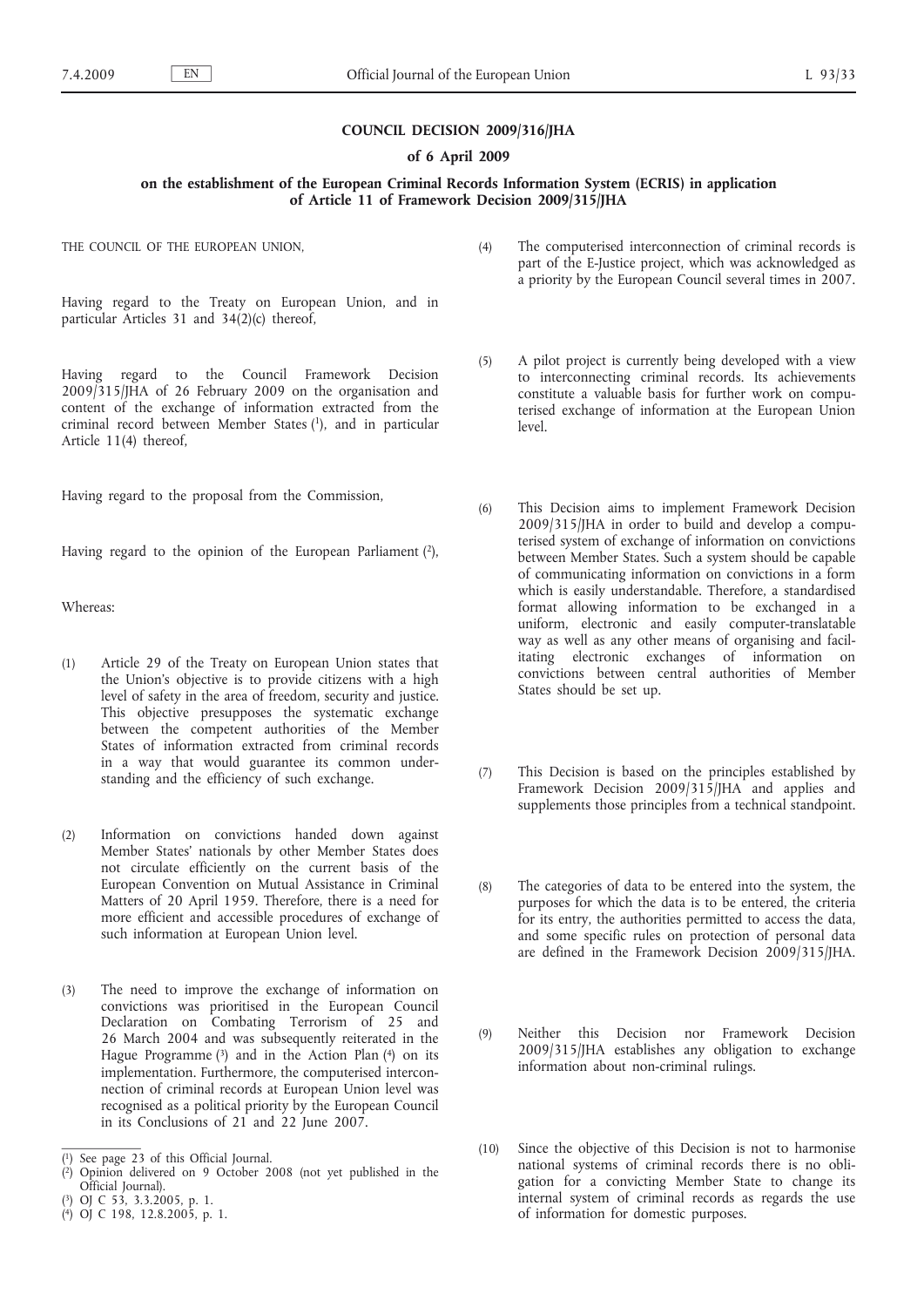- (11) The European Criminal Records System (ECRIS) is a decentralised information technology system. The criminal records data should be stored solely in databases operated by Member States, and there should be no direct online access to criminal records databases of other Member States. Member States should bear the responsibility for the operation of national criminal records databases and for the efficient exchanges of information between themselves. The common communication infrastructure of ECRIS should be initially the Trans European Services for Telematics between Administrations (S-TESTA) network. All expenditure concerning the common communication infrastructure should be covered by the general budget of the European Union.
- (12) The reference tables of categories of offences and categories of penalties and measures provided for in this Decision should facilitate the automatic translation and should enable the mutual understanding of the information transmitted by using a system of codes. The content of the tables is the result of the analysis of the needs of all 27 Member States. That analysis took into account the pilot project categorisation and the results of the clustering exercise of various national offences and penalties and measures. Moreover, in case of the table of offences, it also took into consideration the existing harmonised common definitions on the European and international level as well as the Eurojust and Europol data models.
- (13) In order to ensure the mutual understanding and transparency of the common categorisation, each Member State should submit the list of national offences and penalties and measures falling in each category referred to in the respective table. Member States may provide a description of offences and penalties and measures and, given the usefulness of such description, they should be encouraged to do so. Such information should be made accessible to Member States.
- (14) The reference tables of categories of offences and categories of penalties and measures provided for in this Decision are not designed to set up legal equivalences between offences and penalties and measures existing at national level. They are a tool aimed at helping the recipient to gain better understanding of the fact(s) and type of penalty(ies) or measure(s) contained in the information transmitted. The accuracy of the codes mentioned cannot be fully guaranteed by the Member State supplying the information and it should not preclude the competent authorities in the receiving Member State from interpreting the information.
- (15) The reference tables of categories of offences and categories of penalties and measures should be revised and updated in accordance with the procedure for the adoption of implementing measures for decisions provided for in the Treaty on European Union.
- (16) Members States and the Commission should inform and consult one another within the Council in accordance with the modalities set out in the Treaty on European Union, with a view to drawing up a non-binding manual for practitioners which should address the procedures governing the exchange of information, in particular modalities of identification of offenders, common understanding of the categories of offences and penalties and measures, and explanation of problematic national offences and penalties and measures, and ensuring the coordination necessary for the development and operation of ECRIS.
- (17) In order to accelerate the development of ECRIS, the Commission should adopt a number of technical measures to assist Member States in preparing the technical infrastructure for interconnecting their criminal records databases. The Commission may provide reference implementation software, namely appropriate software enabling Member States to make this interconnection, which they may choose to apply instead of their own interconnection software implementing a common set of protocols enabling the exchange of information between criminal records databases.
- (18) Council Framework Decision 2008/977/JHA of 27 November 2008 on the protection of personal data processed in the framework of police and judicial cooperation in criminal matters  $(1)$  should apply in the context of computerised exchange of information extracted from criminal records of Member States, providing for an adequate level of data protection when information is exchanged between Member States, whilst allowing for Member States to require higher standards of protection to national data processing.
- (19) Since the objective of this Decision, namely the development of a computerised system for the exchange of information on convictions between Member States, cannot be adequately achieved by the Member States unilaterally, and can therefore, by reason of the necessity for coordinated action in the European Union, be better achieved at the level of the European Union, the Council may adopt measures, in accordance with the principle of subsidiarity referred to in Article 2 of the Treaty on European Union and set out in Article 5 of the Treaty establishing the European Community. In accordance with the principle of proportionality, as set out in the Article 5 of the Treaty establishing the European Community, this Decision does not go beyond what is necessary in order to achieve that objective.
- (20) This Decision respects fundamental rights and observes the principles recognised in particular by Article 6 of the Treaty on European Union and reflected by the Charter of Fundamental Rights of the European Union,

<sup>(</sup> 1) OJ L 350, 30.12.2008, p. 60.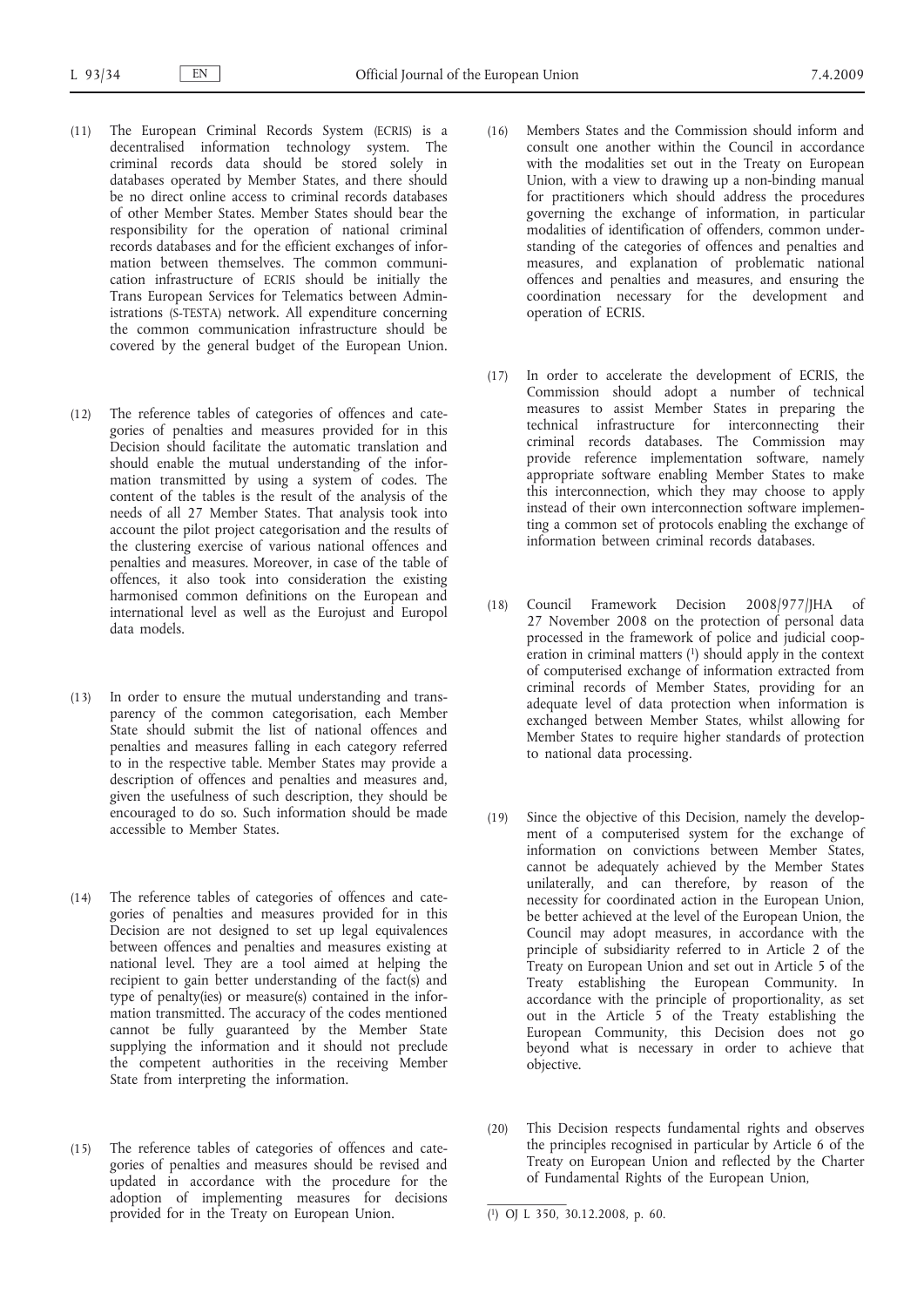HAS DECIDED AS FOLLOWS:

# *Article 1*

# **Subject matter**

This Decision establishes the European Criminal Records Information System (ECRIS).

This Decision also establishes the elements of a standardised format for the electronic exchange of information extracted from criminal records between the Member States, in particular as regards information on the offence giving rise to the conviction and information on the content of the conviction, as well as other general and technical implementation means related to organising and facilitating the exchange of information.

## *Article 2*

### **Definitions**

For the purposes of this Decision, the definitions laid down in Framework Decision 2009/315/JHA shall apply.

### *Article 3*

### **European Criminal Records Information System (ECRIS)**

1. ECRIS is a decentralised information technology system based on the criminal records databases in each Member State. It is composed of the following elements:

- (a) an interconnection software built in compliance with a common set of protocols enabling the exchange of information between Member States' criminal records databases;
- (b) a common communication infrastructure that provides an encrypted network.

This Decision is not aimed at establishing any centralised criminal records database. All criminal records data shall be stored solely in databases operated by the Member States.

3. Central authorities of the Member States referred to in Article 3 of Framework Decision 2009/315/JHA shall not have direct online access to criminal records databases of other Member States. The best available techniques identified together by Member States with the support of the Commission shall be employed to ensure the confidentiality and integrity of criminal records information transmitted to other Member **States**.

4. The interconnection software and databases storing, sending and receiving information extracted from criminal records shall operate under the responsibility of the Member State concerned.

5. The common communication infrastructure shall be the S-TESTA communications network. Any further developments thereof or any alternative secure network shall ensure that the common communication infrastructure in place continues to meet the conditions set out in paragraph 6.

6. The common communication infrastructure shall be operated under the responsibility of the Commission, and shall fulfil the security requirements and thoroughly respond to the needs of ECRIS.

7. In order to ensure the efficient operation of ECRIS, the Commission shall provide general support and technical assistance, including the collection and drawing up of statistics referred to in Article 6(2)(b)(i) and the reference implementation software.

8. Notwithstanding the possibility of using the European Union financial programmes in accordance with the applicable rules, each Member State shall bear its own costs arising from the implementation, administration, use and maintenance of its criminal records database and the interconnection software referred to in paragraph 1.

The Commission shall bear the costs arising from the implementation, administration, use, maintenance and future developments of the common communication infrastructure of ECRIS, as well as the implementation and future developments of the reference implementation software.

# *Article 4*

#### **Format of transmission of information**

1. When transmitting information in accordance with Article 4(2) and (3) and Article 7 of Framework Decision 2009/315/JHA relating to the name or legal classification of the offence and to the applicable legal provisions, Member States shall refer to the corresponding code for each of the offences referred to in the transmission, as provided for in the table of offences in Annex A. By way of exception, where the offence does not correspond to any specific sub-category, the 'open category' code of the relevant or closest category of offences or, in the absence of the latter, an 'other offences' code, shall be used for that particular offence.

Member States may also provide available information relating to the level of completion and the level of participation in the offence and, where applicable, to the existence of total or partial exemption from criminal responsibility or to recidivism.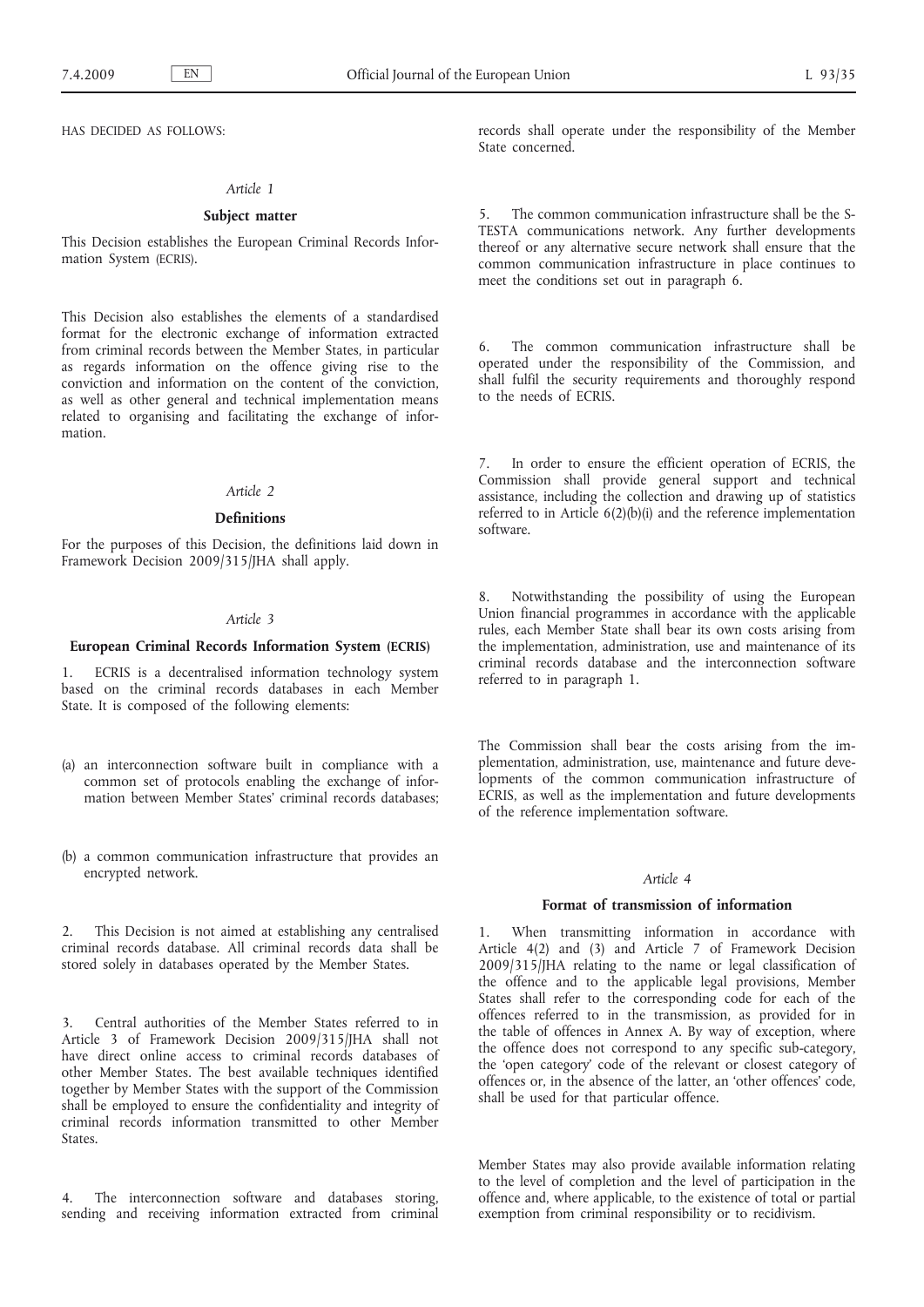When transmitting information in accordance with Article 4(2) and (3) and Article 7 of Framework Decision 2009/315/JHA relating to the contents of the conviction, notably the sentence as well as any supplementary penalties, security measures and subsequent decisions modifying the enforcement of the sentence, Member States shall refer to the corresponding code for each of the penalties and measures referred to in the transmission, as provided for in the table of penalties and measures in Annex B. By way of exception, where the penalty or measure does not correspond to any specific subcategory, the 'open category' code of the relevant or closest category of penalties and measures or, in the absence of the latter, an 'other penalties and measures' code, shall be used for that particular penalty or measure.

Member States shall also provide, where applicable, available information relating to the nature and/or conditions of execution of the penalty or measure imposed as provided for in the parameters of Annex B. The parameter 'non-criminal ruling' shall be indicated only in cases where information on such a ruling is provided on a voluntary basis by the Member State of nationality of the person concerned, when replying to a request for information on convictions.

## *Article 5*

## **Information on national offences and penalties and measures**

1. The following information shall be provided by the Member States to the General Secretariat of the Council, with a view in particular to drawing up the non-binding manual for practitioners referred to in Article 6(2)(a):

- (a) the list of national offences in each of the categories referred to in the table of offences in Annex A. The list shall include the name or legal classification of the offence and reference to the applicable legal provisions. It may also include a short description of the constitutive elements of the offence;
- (b) the list of types of sentences, possible supplementary penalties and security measures and possible subsequent decisions modifying the enforcement of the sentence as defined in national law, in each of the categories referred to in the table of penalties and measures in Annex B. It may also include a short description of the specific penalty or measure.

2. The lists and descriptions referred to in paragraph 1 shall be regularly updated by Member States. Updated information shall be sent to the General Secretariat of the Council.

3. The General Secretariat of the Council shall communicate to the Member States and to the Commission the information received pursuant to this Article.

#### *Article 6*

# **Implementing measures**

1. The Council, acting by a qualified majority and after consulting the European Parliament, shall adopt any modifications of Annexes A and B as may be necessary.

2. The representatives of the relevant departments of the administrations of the Member States and the Commission shall inform and consult one another within the Council with a view to:

- (a) drawing up a non-binding manual for practitioners setting out the procedure for the exchange of information through ECRIS, addressing in particular the modalities of identification of offenders, as well as recording the common understanding of the categories of offences and penalties and measures listed respectively in Annexes A and B;
- (b) coordinating their action for the development and operation of ECRIS, concerning in particular:
	- (i) the establishment of logging systems and procedures making it possible to monitor the functioning of ECRIS and the establishment of non-personal statistics relating to the exchange through ECRIS of information extracted from criminal records;
	- (ii) the adoption of technical specifications of the exchange, including security requirements, in particular the common set of protocols;
	- (iii) the establishment of procedures verifying the conformity of the national software applications with the technical specifications.

#### *Article 7*

### **Report**

The Commission services shall regularly publish a report concerning the exchange, through ECRIS, of information extracted from the criminal record based in particular on the statistics referred to in Article  $6(2)(b)(i)$ . This report shall be published for the first time one year after submitting the report referred to in Article 13(3) of Framework Decision  $2009/315$  JHA.

### *Article 8*

### **Implementation and time limits**

1. Member States shall take the necessary measures to comply with the provisions of this Decision by 7 April 2012.

2. Member States shall use the format specified in Article 4 and comply with the means of organising and facilitating exchanges of information laid down in this Decision from the date notified in accordance with Article 11(6) of Framework Decision 2009/315/JHA.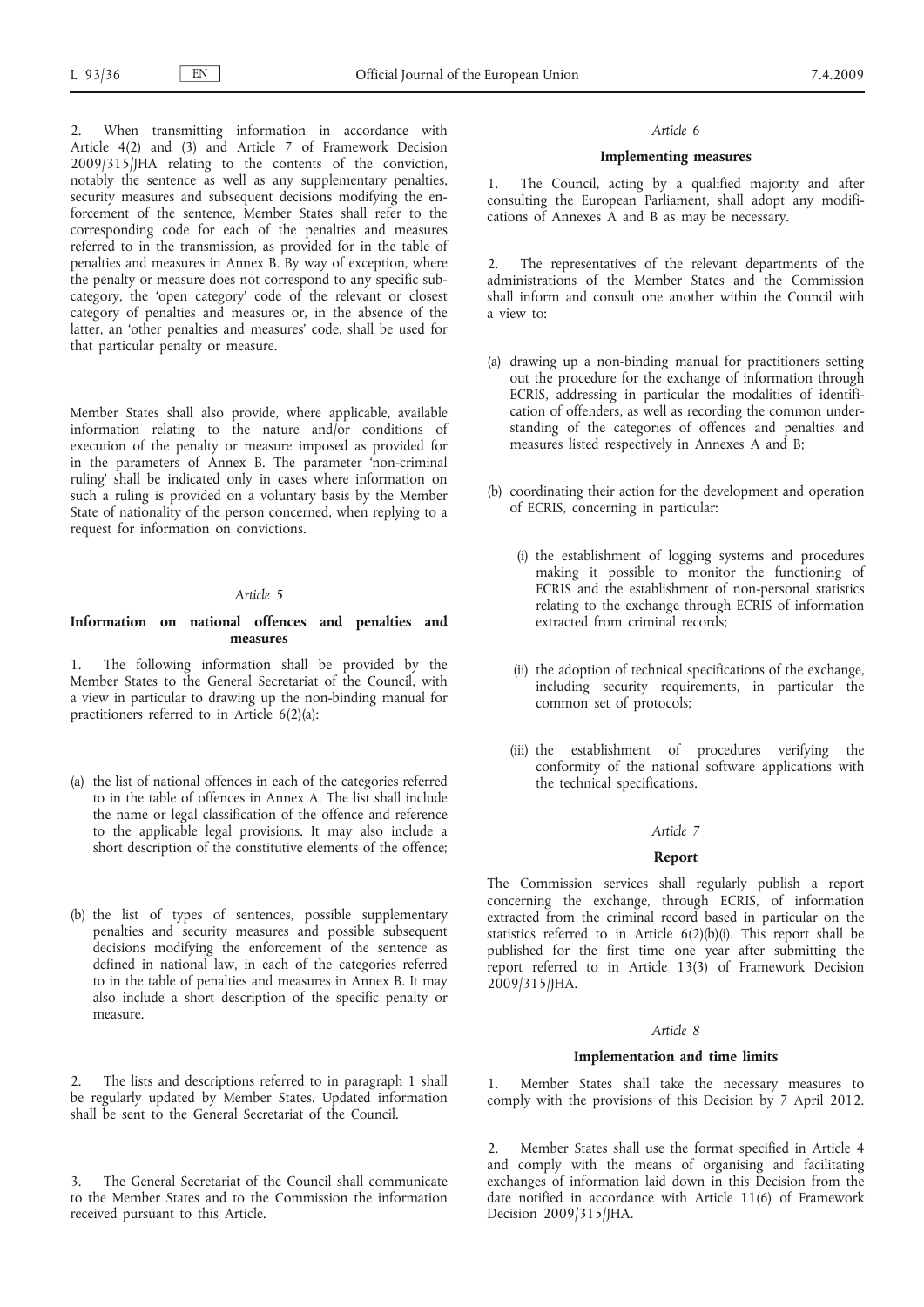# *Article 9*

# **Taking of effect**

This Decision shall take effect on the day of its publication in the *Official Journal of the European Union*.

Done at Luxembourg, 6 April 2009.

*For the Council The President* J. POSPÍŠIL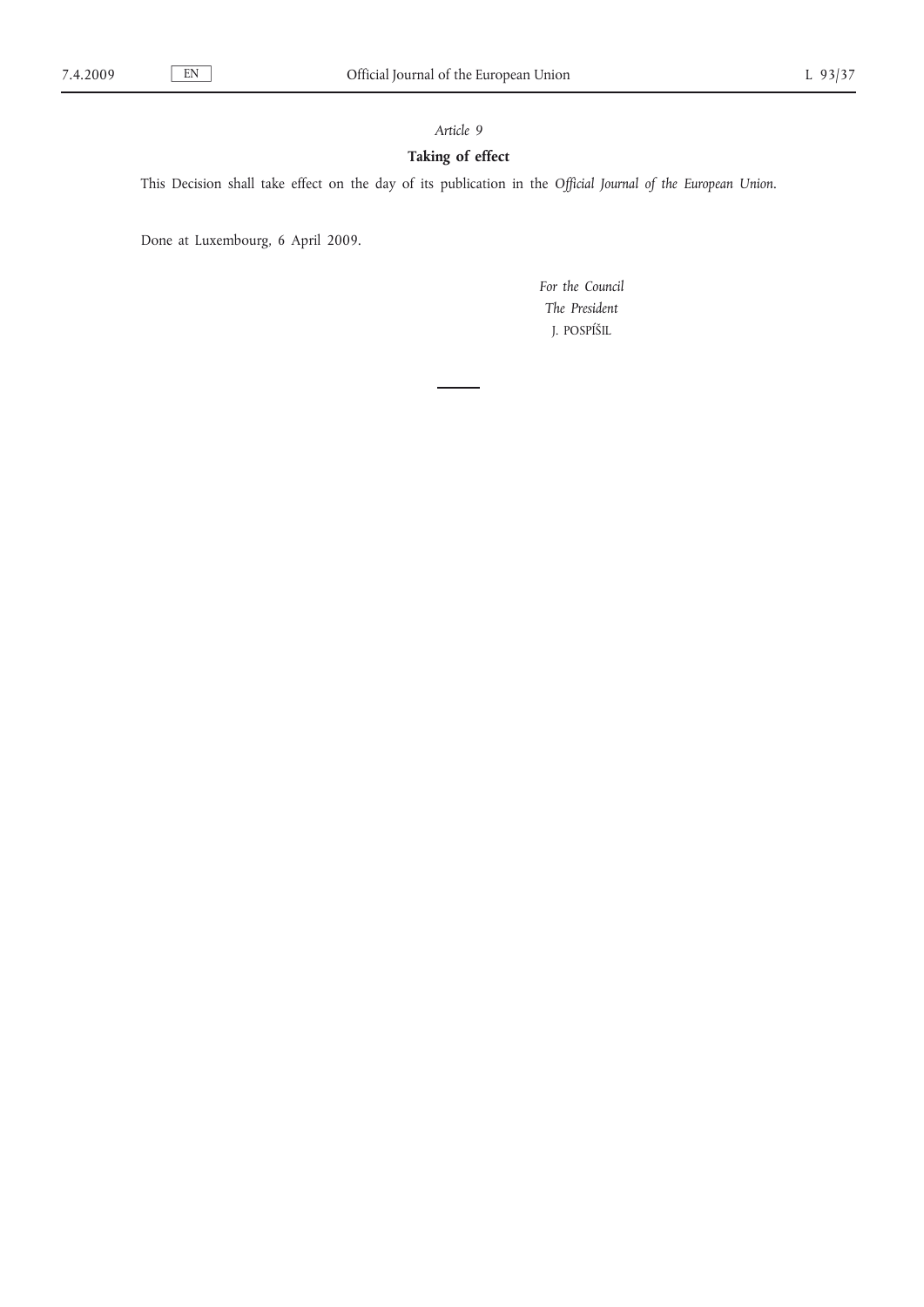| e e |  |
|-----|--|
|-----|--|

# **Common table of offences categories referred to in Article 4**

| <b>Parameters</b>                       |                                                            |               |
|-----------------------------------------|------------------------------------------------------------|---------------|
| Level of completion:                    | Completed act                                              | $\mathcal{C}$ |
|                                         | Attempt or preparation                                     | $\mathbf{A}$  |
|                                         | Non-transmitted element                                    | Ø             |
| Level of participation:                 | Perpetrator                                                | M             |
|                                         | Aider and abettor or instigator/<br>organiser, conspirator | H             |
|                                         | Non-transmitted element                                    | Ø             |
| Exemption from criminal responsibility: | Insanity or diminished<br>responsibility                   | S             |
| Recidivism                              |                                                            | R             |

| Code                     | Categories and sub-categories of offences                                       |
|--------------------------|---------------------------------------------------------------------------------|
| 0100 00<br>open category | Crimes within the jurisdiction of the International Criminal Court              |
| 0101 00                  | Genocide                                                                        |
| 0102 00                  | Crimes against humanity                                                         |
| 0103 00                  | War crimes                                                                      |
| 0200 00<br>open category | Participation in a criminal organisation                                        |
| 0201 00                  | Directing a criminal organisation                                               |
| 0202 00                  | Knowingly taking part in the criminal activities of a criminal organisation     |
| 0203 00                  | Knowingly taking part in the non-criminal activities of a criminal organisation |
| 0300 00<br>open category | Terrorism                                                                       |
| 0301 00                  | Directing a terrorist group                                                     |
| 0302 00                  | Knowingly participating in the activities of a terrorist group                  |
| 0303 00                  | Financing of terrorism                                                          |
| 0304 00                  | Public provocation to commit a terrorist offence                                |
| 0305 00                  | Recruitment or training for terrorism                                           |
| 0400 00<br>open category | Trafficking in human beings                                                     |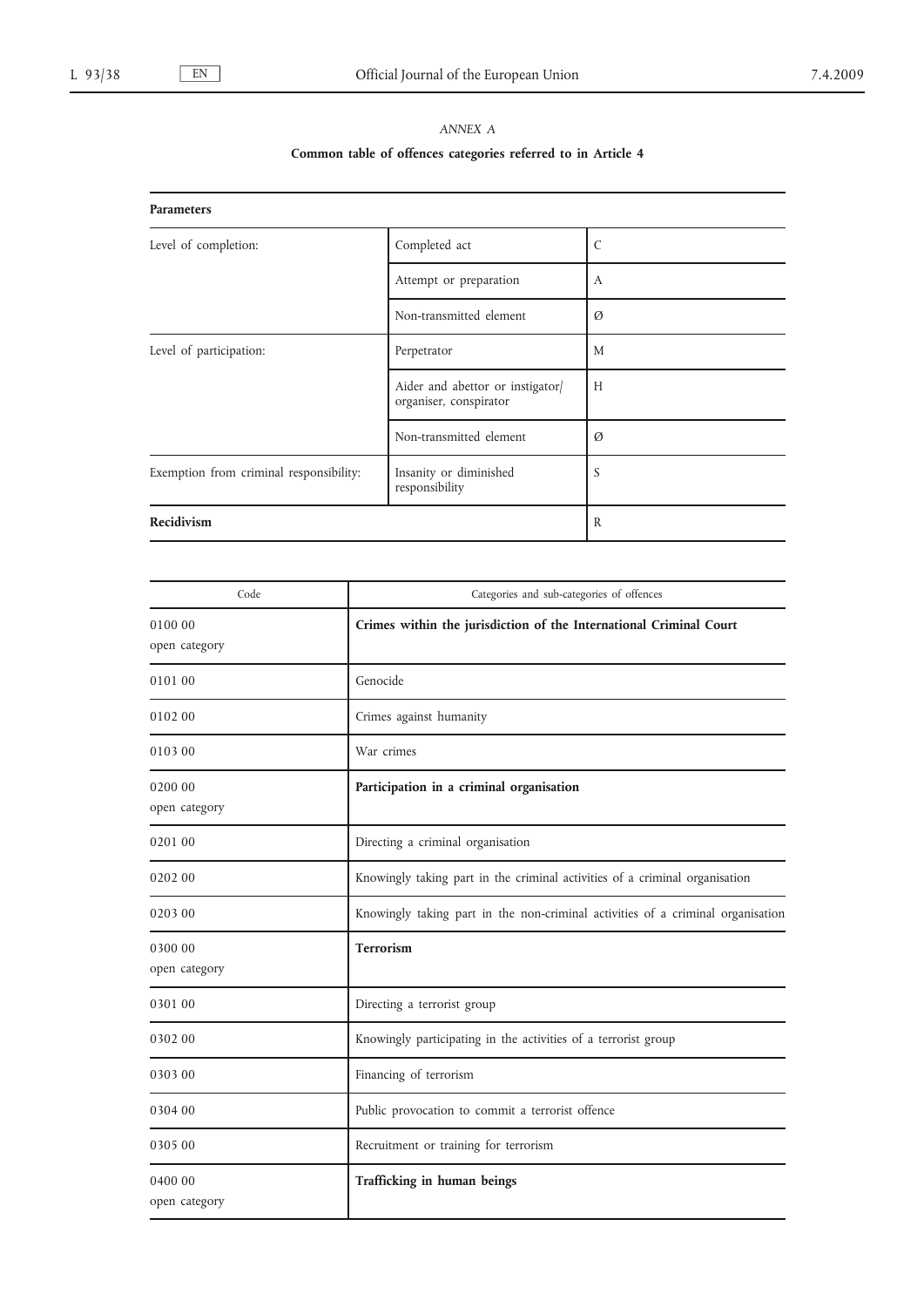| Code                     | Categories and sub-categories of offences                                                                                                             |
|--------------------------|-------------------------------------------------------------------------------------------------------------------------------------------------------|
| 0401 00                  | Trafficking in human beings for the purposes of labour or services exploitation                                                                       |
| 0402 00                  | Trafficking in human beings for the purposes of the exploitation of the prosti-<br>tution of others or other forms of sexual exploitation             |
| 0403 00                  | Trafficking in human beings for the purposes of organ or human tissue removal                                                                         |
| 0404 00                  | Trafficking in human beings for the purpose of slavery, practices similar to slavery<br>or servitude                                                  |
| 0405 00                  | Trafficking in human beings for the purposes of labour or services exploitation of<br>a minor                                                         |
| 0406 00                  | Trafficking in human beings for the purposes of the exploitation of the prosti-<br>tution of minors or other forms of their sexual exploitation       |
| 0407 00                  | Trafficking in human beings for the purposes of organ or human tissue removal<br>of a minor                                                           |
| 0408 00                  | Trafficking in human beings for the purpose of slavery, practices similar to slavery<br>or servitude of a minor                                       |
| 0500 00<br>open category | Illicit trafficking $(1)$ and other offences related to weapons, firearms, their<br>parts and components, ammunition and explosives                   |
| 0501 00                  | Illicit manufacturing of weapons, firearms, their parts and components, ammu-<br>nition and explosives                                                |
| 0502 00                  | Illicit trafficking of weapons, firearms, their parts and components ammunition<br>and explosives at national level (2)                               |
| 0503 00                  | Illicit exportation or importation of weapons, firearms, their parts and<br>components, ammunition and explosives                                     |
| 0504 00                  | Unauthorised possession or use of weapons, firearms, their parts and components,<br>ammunition and explosives                                         |
| 0600 00<br>open category | <b>Environmental crime</b>                                                                                                                            |
| 0601 00                  | Destroying or damaging protected fauna and flora species                                                                                              |
| 0602 00                  | Unlawful discharges of polluting substances or ionising radiation into air, soil or<br>water                                                          |
| 0603 00                  | Offences related to waste, including hazardous waste                                                                                                  |
| 0604 00                  | Offences related to illicit trafficking (1) in protected fauna and flora species or<br>parts thereof                                                  |
| 0605 00                  | Unintentional environmental offences                                                                                                                  |
| 0700 00<br>open category | Offences related to drugs or precursors, and other offences against public<br>health                                                                  |
| 0701 00                  | Offences related to illicit trafficking (3) in narcotic drugs, psychotropic substances<br>and precursors not exclusively for own personal consumption |
| 0702 00                  | Illicit consumption of drugs and their acquisition, possession, manufacture or<br>production exclusively for own personal consumption                 |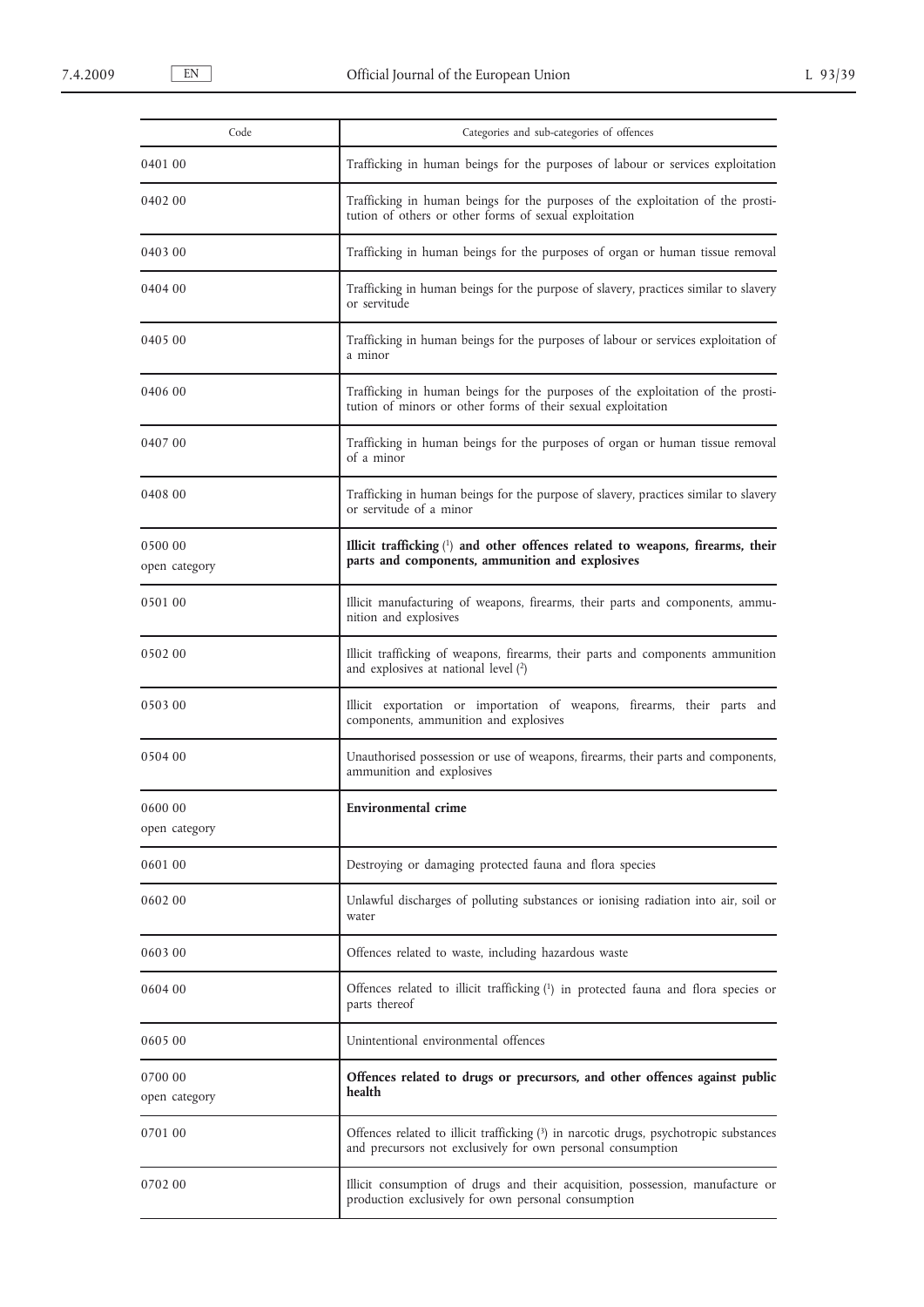| Code                     | Categories and sub-categories of offences                                                                    |
|--------------------------|--------------------------------------------------------------------------------------------------------------|
| 0703 00                  | Aiding or inciting others to use narcotic drugs or psychotropic substances illicitly                         |
| 0704 00                  | Manufacture or production of narcotic drugs not exclusively for personal<br>consumption                      |
| 0800 00<br>open category | Crimes against the person                                                                                    |
| 0801 00                  | Intentional killing                                                                                          |
| 0802 00                  | Aggravated cases of intentional killing (4)                                                                  |
| 0803 00                  | Unintentional killing                                                                                        |
| 0804 00                  | Intentional killing of a new-born by his/her mother                                                          |
| 0805 00                  | Illegal abortion                                                                                             |
| 0806 00                  | Illegal euthanasia                                                                                           |
| 0807 00                  | Offences related to committing suicide                                                                       |
| 0808 00                  | Violence causing death                                                                                       |
| 0809 00                  | Causing grievous bodily injury, disfigurement or permanent disability                                        |
| 0810 00                  | Unintentionally causing grievous bodily injury, disfigurement or permanent<br>disability                     |
| 0811 00                  | Causing minor bodily injury                                                                                  |
| 081200                   | Unintentionally causing minor bodily injury                                                                  |
| 081300                   | Exposing to danger of loss of life or grievous bodily injury                                                 |
| 0814 00                  | Torture                                                                                                      |
| 0815 00                  | Failure to offer aid or assistance                                                                           |
| 0816 00                  | Offences related to organ or tissue removal without authorisation or consent                                 |
| 081700                   | Offences related to illicit trafficking (3) in human organs and tissue                                       |
| 081800                   | Domestic violence or threat                                                                                  |
| 0900 00<br>open category | Offences against personal liberty, dignity and other protected interests,<br>including racism and xenophobia |
| 0901 00                  | Kidnapping, kidnapping for ransom, illegal restraint                                                         |
| 0902 00                  | Unlawful arrest or deprivation of liberty by public authority                                                |
| 0903 00                  | Hostage-taking                                                                                               |
| 0904 00                  | Unlawful seizure of an aircraft or ship                                                                      |
| 0905 00                  | Insults, slander, defamation, contempt                                                                       |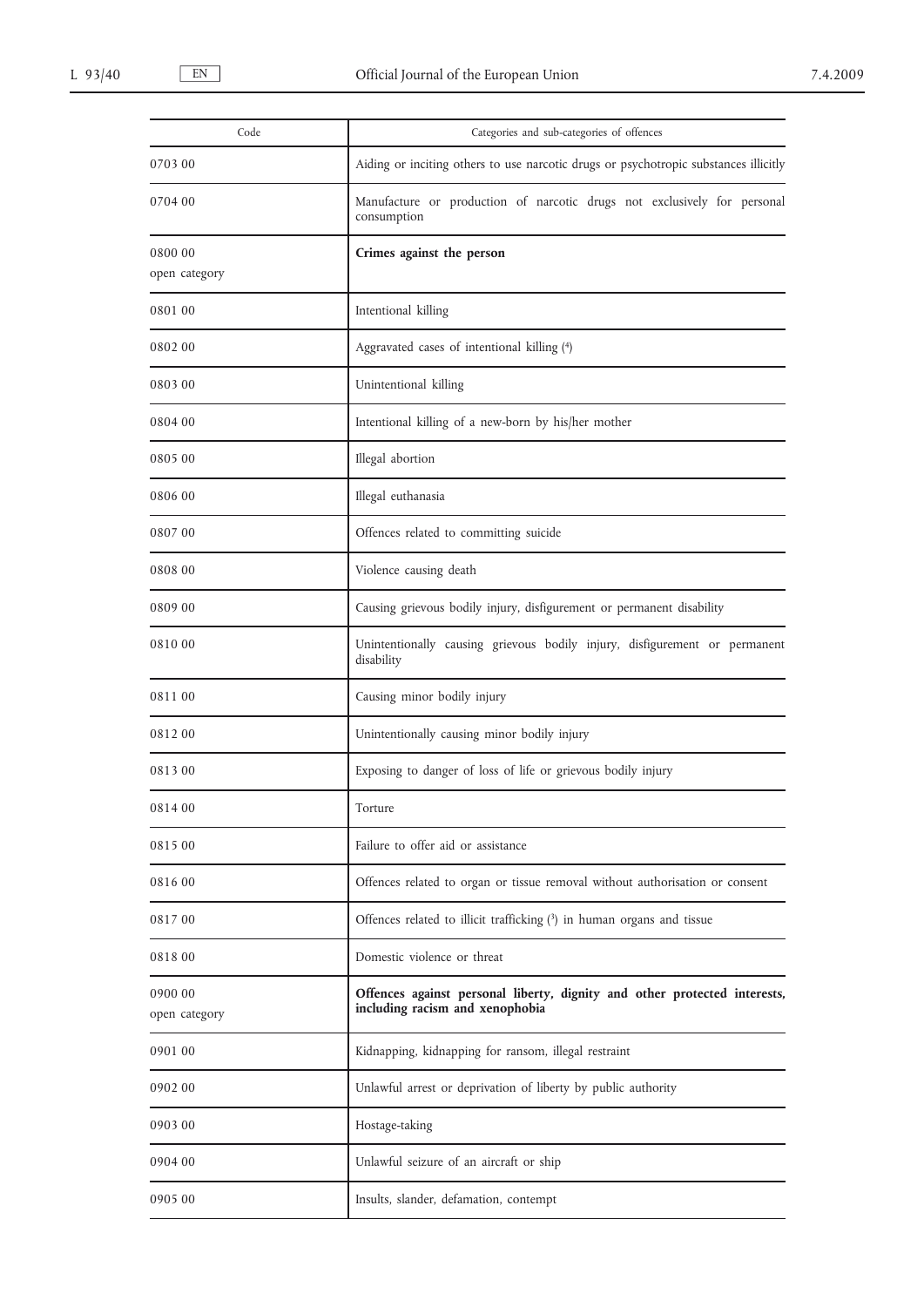| Code                     | Categories and sub-categories of offences                                                      |
|--------------------------|------------------------------------------------------------------------------------------------|
| 0906 00                  | Threats                                                                                        |
| 0907 00                  | Duress, pressure, stalking, harassment or aggression of a psychological or<br>emotional nature |
| 0908 00                  | Extortion                                                                                      |
| 0909 00                  | Aggravated extortion                                                                           |
| 0910 00                  | Illegal entry into private property                                                            |
| 0911 00                  | Invasion of privacy other than illegal entry into private property                             |
| 0912 00                  | Offences against protection of personal data                                                   |
| 0913 00                  | Illegal interception of data or communication                                                  |
| 0914 00                  | Discrimination on grounds of gender, race, sexual orientation, religion or ethnic<br>origin    |
| 0915 00                  | Public incitement to racial discrimination                                                     |
| 0916 00                  | Public incitement to racial hatred                                                             |
| 091700                   | Blackmail                                                                                      |
| 1000 00<br>open category | Sexual offences                                                                                |
| 1001 00                  | Rape                                                                                           |
| 1002 00                  | Aggravated rape $(5)$ other than rape of a minor                                               |
| 1003 00                  | Sexual assault                                                                                 |
| 1004 00                  | Procuring for prostitution or sexual act                                                       |
| 1005 00                  | Indecent exposure                                                                              |
| 1006 00                  | Sexual harassment                                                                              |
| 1007 00                  | Soliciting by a prostitute                                                                     |
| 1008 00                  | Sexual exploitation of children                                                                |
| 1009 00                  | Offences related to child pornography or indecent images of minors                             |
| 1010 00                  | Rape of a minor                                                                                |
| 1011 00                  | Sexual assault of a minor                                                                      |
| 1100 00<br>open category | Offences against family law                                                                    |
| 1101 00                  | Illicit sexual relations between close family members                                          |
| 1102 00                  | Polygamy                                                                                       |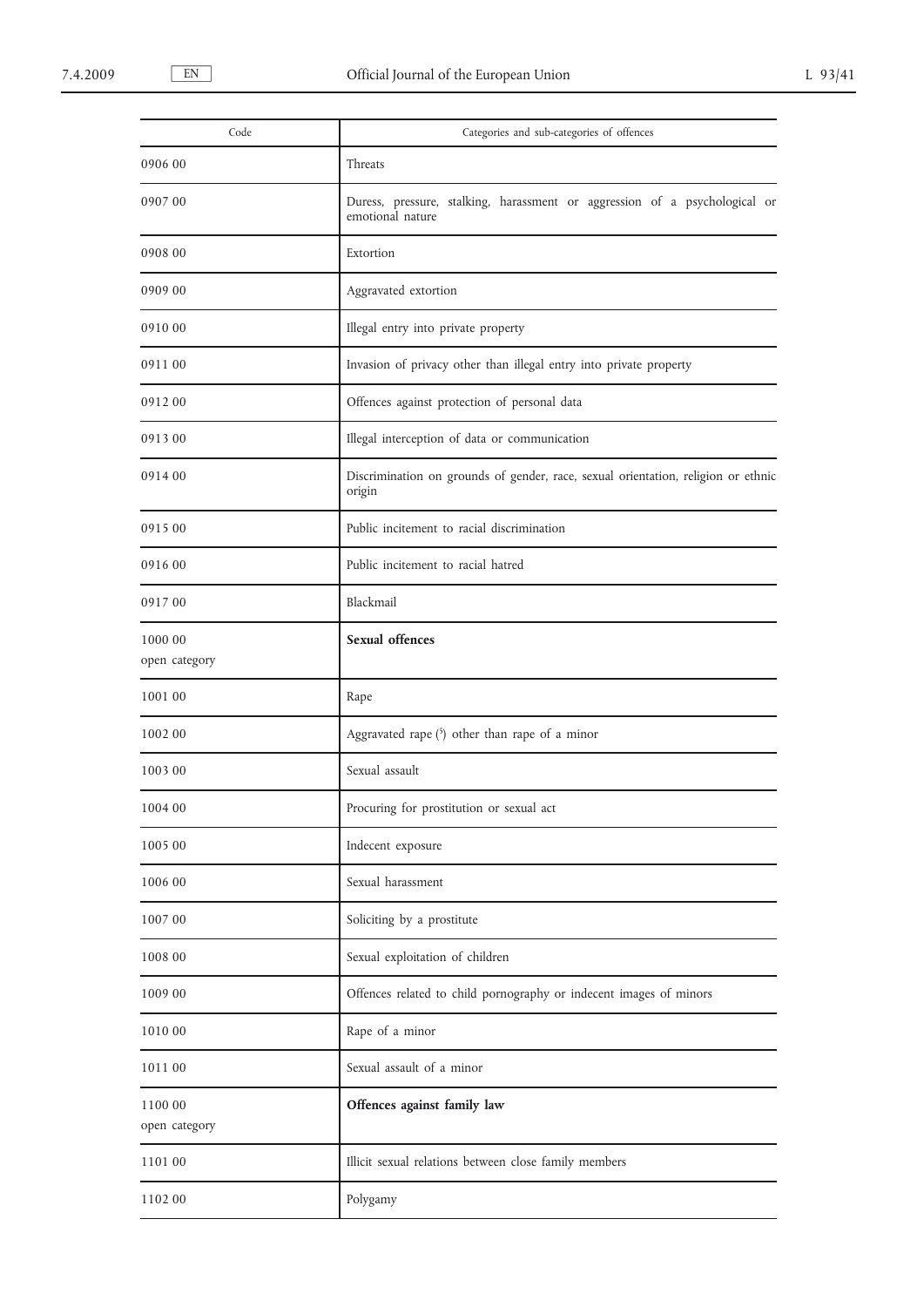| Code                     | Categories and sub-categories of offences                                                                                               |
|--------------------------|-----------------------------------------------------------------------------------------------------------------------------------------|
| 1103 00                  | Evading the alimony or maintenance obligation                                                                                           |
| 1104 00                  | Neglect or desertion of a minor or a disabled person                                                                                    |
| 1105 00                  | Failure to comply with an order to produce a minor or removal of a minor                                                                |
| 1200 00<br>open category | Offences against the State, public order, course of justice or public officials                                                         |
| 1201 00                  | Espionage                                                                                                                               |
| 1202 00                  | High treason                                                                                                                            |
| 1203 00                  | Offences related to elections and referendum                                                                                            |
| 1204 00                  | Attempt against life or health of the Head of State                                                                                     |
| 1205 00                  | Insult of the State, Nation or State symbols                                                                                            |
| 1206 00                  | Insult or resistance to a representative of public authority                                                                            |
| 1207 00                  | Extortion, duress, pressure towards a representative of public authority                                                                |
| 1208 00                  | Assault or threat on a representative of public authority                                                                               |
| 1209 00                  | Public order offences, breach of the public peace                                                                                       |
| 1210 00                  | Violence during sports events                                                                                                           |
| 1211 00                  | Theft of public or administrative documents                                                                                             |
| 1212 00                  | Obstructing or perverting the course of justice, making false allegations in the<br>course of criminal or judicial proceedings, perjury |
| 1213 00                  | Unlawful impersonation of a person or an authority                                                                                      |
| 1214 00                  | Escape from lawful custody                                                                                                              |
| 1300 00<br>open category | Offences against public property or public interests                                                                                    |
| 1301 00                  | Public, social security or family benefit fraud                                                                                         |
| 1302 00                  | Fraud affecting European benefits or allowances                                                                                         |
| 1303 00                  | Offences related to illegal gambling                                                                                                    |
| 1304 00                  | Obstructing of public tender procedures                                                                                                 |
| 1305 00                  | Active or passive corruption of a civil servant, a person holding public office or<br>public authority                                  |
| 1306 00                  | Embezzlement, misappropriation or other diversion of property by a public<br>official                                                   |
| 1307 00                  | Abuse of a function by a public official                                                                                                |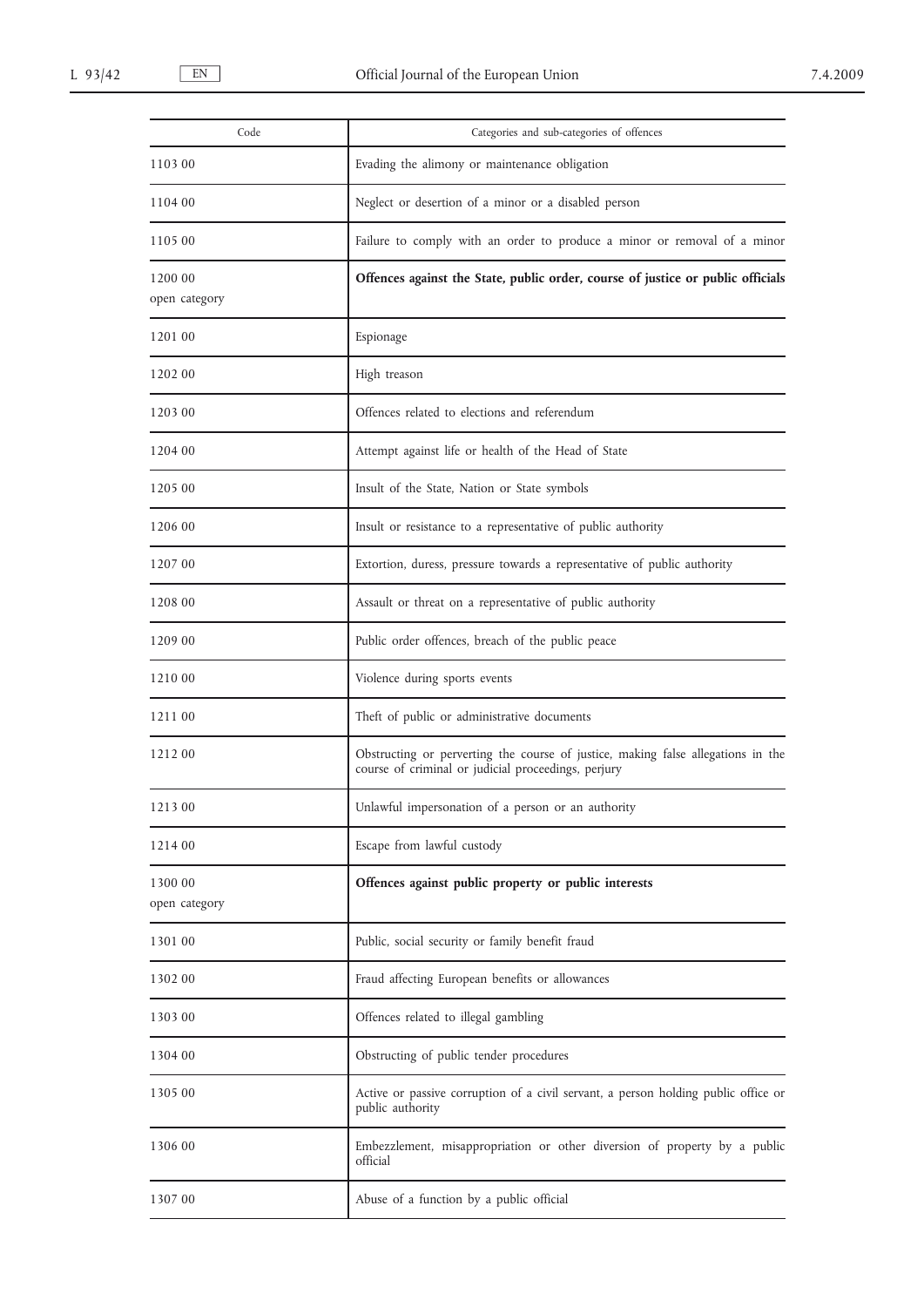| Code                     | Categories and sub-categories of offences                                                                               |
|--------------------------|-------------------------------------------------------------------------------------------------------------------------|
| 1400 00<br>open category | Tax and customs offences                                                                                                |
| 1401 00                  | Tax offences                                                                                                            |
| 1402 00                  | Customs offences                                                                                                        |
| 1500 00<br>open category | Economic and trade related offences                                                                                     |
| 1501 00                  | Bankruptcy or fraudulent insolvency                                                                                     |
| 1502 00                  | Breach of accounting regulation, embezzlement, concealment of assets or<br>unlawful increase in a company's liabilities |
| 1503 00                  | Violation of competition rules                                                                                          |
| 1504 00                  | Laundering of proceeds from crime                                                                                       |
| 1505 00                  | Active or passive corruption in the private sector                                                                      |
| 1506 00                  | Revealing a secret or breaching an obligation of secrecy                                                                |
| 1507 00                  | 'Insider trading'                                                                                                       |
| 1600 00<br>open category | Offences against property or causing damage to goods                                                                    |
| 1601 00                  | Unlawful appropriation                                                                                                  |
| 1602 00                  | Unlawful appropriation or diversion of energy                                                                           |
| 1603 00                  | Fraud, including swindling                                                                                              |
| 1604 00                  | Dealing in stolen goods                                                                                                 |
| 1605 00                  | Illicit trafficking (6) in cultural goods, including antiques and works of art                                          |
| 1606 00                  | Intentional damage or destruction of property                                                                           |
| 1607 00                  | Unintentional damage or destruction of property                                                                         |
| 1608 00                  | Sabotage                                                                                                                |
| 1609 00                  | Offences against industrial or intellectual property                                                                    |
| 1610 00                  | Arson                                                                                                                   |
| 1611 00                  | Arson causing death or injury to persons                                                                                |
| 161200                   | Forest arson                                                                                                            |
| 1700 00<br>open category | Theft offences                                                                                                          |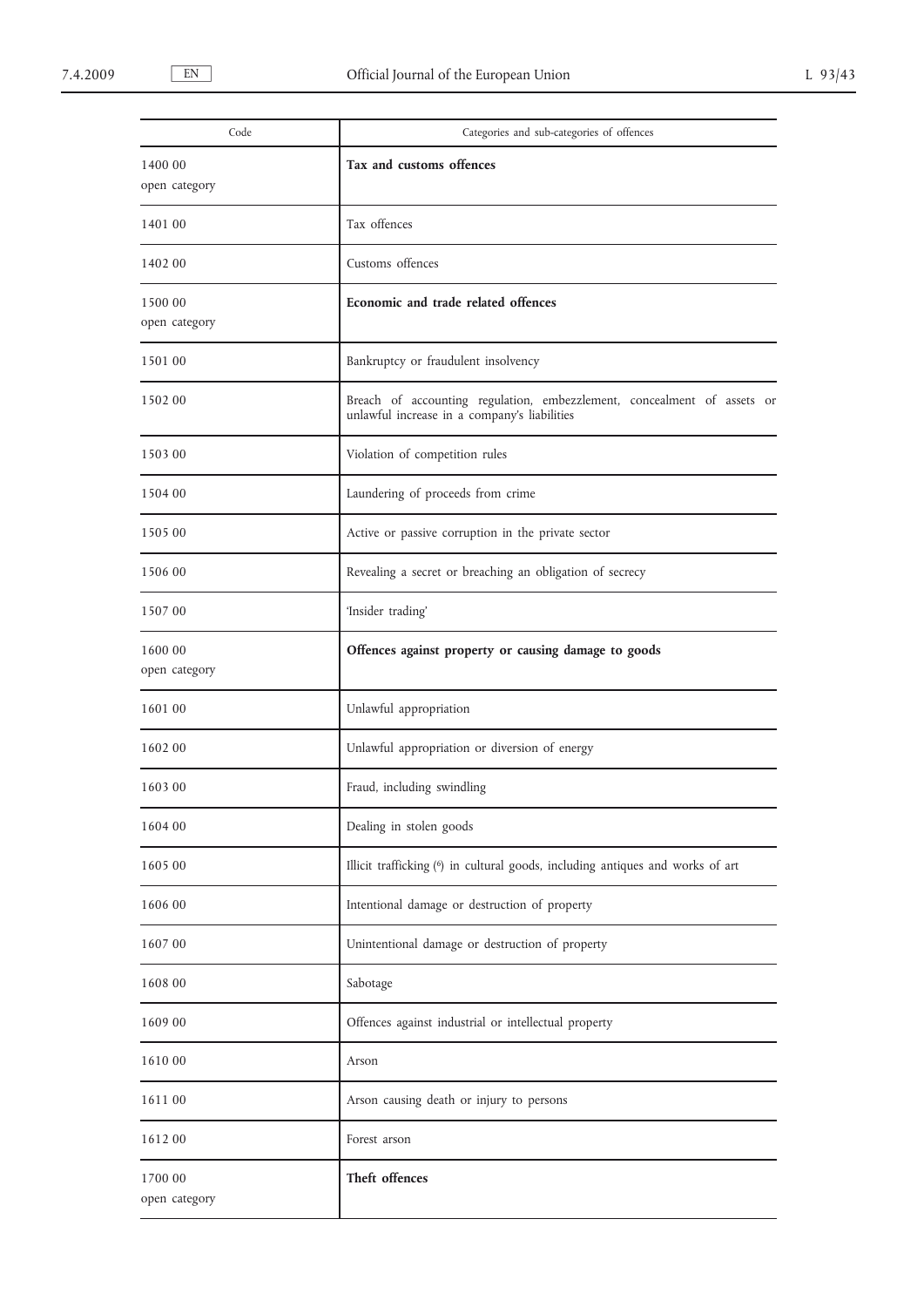| Code                     | Categories and sub-categories of offences                                                                                                                   |
|--------------------------|-------------------------------------------------------------------------------------------------------------------------------------------------------------|
| 1701 00                  | Theft                                                                                                                                                       |
| 1702 00                  | Theft after unlawful entry into property                                                                                                                    |
| 1703 00                  | Theft, using violence or weapons, or using threat of violence or weapons against<br>person                                                                  |
| 1704 00                  | Forms of aggravated theft which do not involve use of violence or weapons, or<br>use of threat of violence or weapons, against persons.                     |
| 1800 00<br>open category | Offences against information systems and other computer-related crime                                                                                       |
| 1801 00                  | Illegal access to information systems                                                                                                                       |
| 1802 00                  | Illegal system interference                                                                                                                                 |
| 1803 00                  | Illegal data interference                                                                                                                                   |
| 1804 00                  | Production, possession, dissemination of or trafficking in computer devices or<br>data enabling commitment of computer-related offences                     |
| 1900 00<br>open category | Forgery of means of payment                                                                                                                                 |
| 1901 00                  | Counterfeiting or forging currency, including the euro                                                                                                      |
| 1902 00                  | Counterfeiting of non-cash means of payment                                                                                                                 |
| 1903 00                  | Counterfeiting or forging public fiduciary documents                                                                                                        |
| 1904 00                  | Putting into circulation/using counterfeited or forged currency, non-cash means of<br>payment or public fiduciary documents                                 |
| 1905 00                  | Possession of a device for the counterfeiting or forgery of currency or public<br>fiduciary documents                                                       |
| 2000 00<br>open category | <b>Falsification of documents</b>                                                                                                                           |
| 2001 00                  | Falsification of a public or administrative document by a private individual                                                                                |
| 2002 00                  | Falsification of a document by a civil servant or a public authority                                                                                        |
| 2003 00                  | Supply or acquisition of a forged public or administrative document; supply or<br>acquisition of a forged document by a civil servant or a public authority |
| 2004 00                  | Using forged public or administrative documents                                                                                                             |
| 2005 00                  | Possession of a device for the falsification of public or administrative documents                                                                          |
| 2006 00                  | Forgery of private documents by a private individual                                                                                                        |
| 2100 00<br>open category | Offences against traffic regulations                                                                                                                        |
| 2101 00                  | Dangerous driving                                                                                                                                           |
| 2102 00                  | Driving under the influence of alcohol or narcotic drugs                                                                                                    |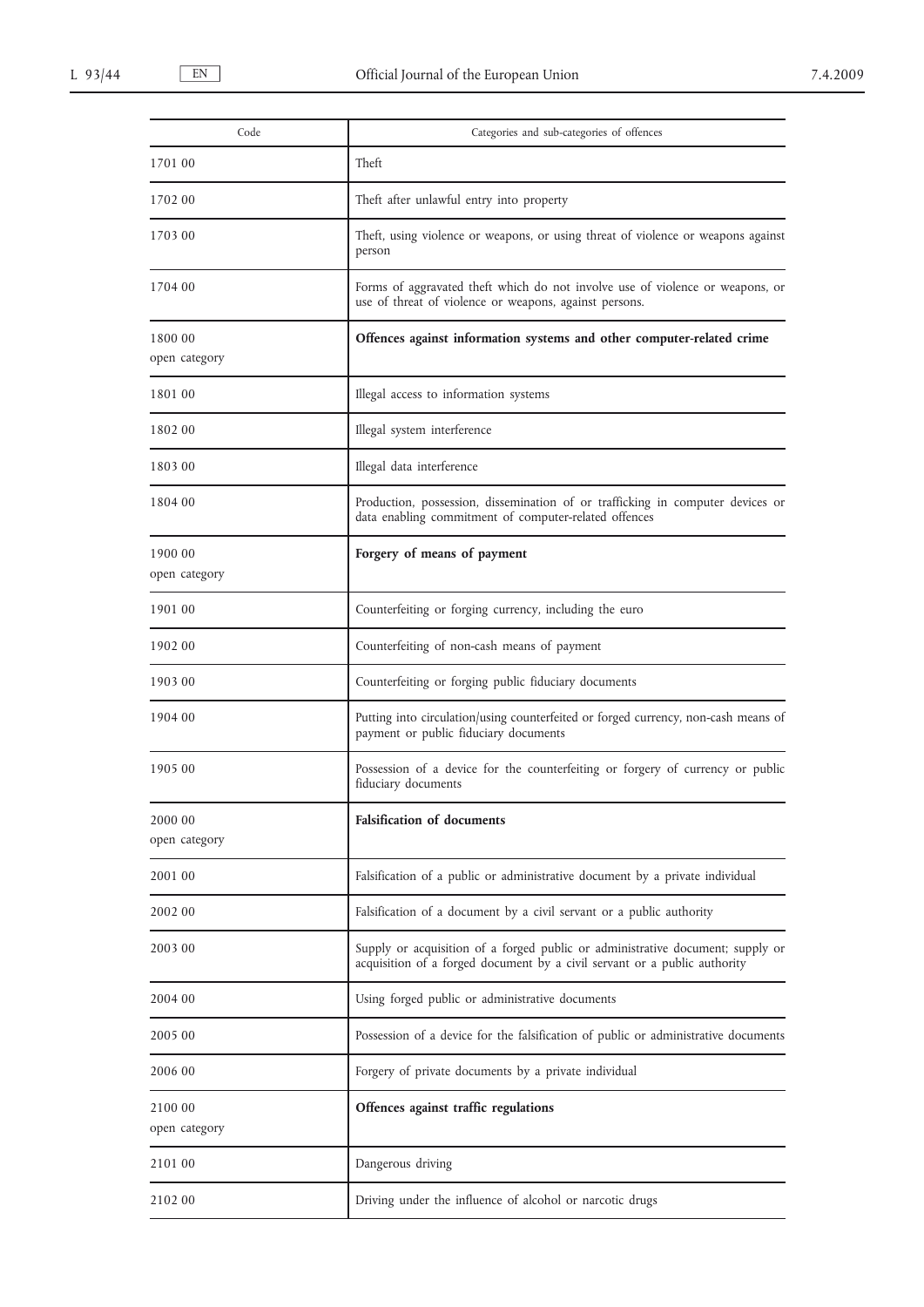| Code                     | Categories and sub-categories of offences                                                      |
|--------------------------|------------------------------------------------------------------------------------------------|
| 2103 00                  | Driving without a licence or while disqualified                                                |
| 2104 00                  | Failure to stop after a road accident                                                          |
| 2105 00                  | Avoiding a road check                                                                          |
| 2106 00                  | Offences related to road transport                                                             |
| 2200 00<br>open category | Offences against labour law                                                                    |
| 2201 00                  | Unlawful employment                                                                            |
| 2202 00                  | Offences relating to remuneration, including social security contributions                     |
| 2203 00                  | Offences relating to working conditions, health and safety at work                             |
| 2204 00                  | Offences relating to access to or exercise of a professional activity                          |
| 2205 00                  | Offences relating to working hours and rest time                                               |
| 2300 00<br>open category | Offences against migration law                                                                 |
| 2301 00                  | Unauthorised entry or residence                                                                |
| 2302 00                  | Facilitation of unauthorised entry and residence                                               |
| 2400 00<br>open category | Offences against military obligations                                                          |
| 2500 00<br>open category | Offences related to hormonal substances and other growth promoters                             |
| 2501 00                  | Illicit importation, exportation or supply of hormonal substances and other grown<br>promoters |
| 2600 00<br>open category | Offences related to nuclear materials or other hazardous radioactive<br>substances             |
| 2601 00                  | Illicit importation, exportation, supply or acquisition of nuclear or radioactive<br>materials |
| 2700 00<br>open category | Other offences                                                                                 |
| 2701 00                  | Other intentional offences                                                                     |
| 2702 00                  | Other unintentional offences                                                                   |
|                          |                                                                                                |

( 1) Unless otherwise specified in this category, 'trafficking' means import, export, acquisition, sale, delivery, movement or transfer.

( 2) For the purpose of this sub-category trafficking includes acquisition, sale, delivery, movement or transfer.

( 3) For the purpose of this sub-category trafficking includes import, export, acquisition, sale, delivery, movement or transfer.

( 4) For example: particularly grave circumstances.

( 5) For example rape with particular cruelty.

( 6) Trafficking includes import, export, acquisition, sale, delivery, movement or transfer.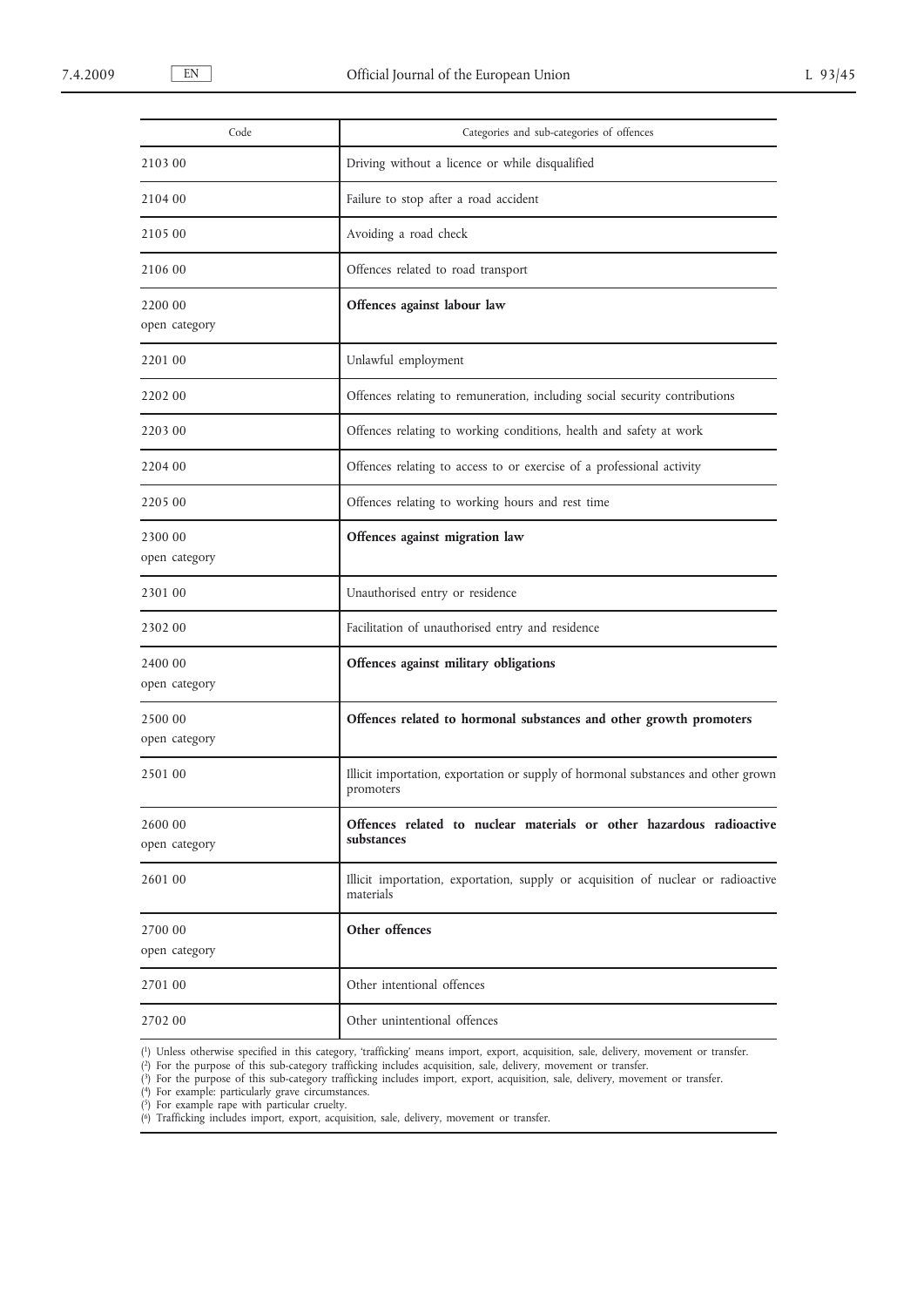# *ANNEX B*

# **Common table of penalties and measures categories referred to in Article 4**

| Code                  | Categories and sub-categories of offences                                                                                      |
|-----------------------|--------------------------------------------------------------------------------------------------------------------------------|
| 1000<br>open category | Deprivation of freedom                                                                                                         |
| 1001                  | Imprisonment                                                                                                                   |
| 1002                  | Life imprisonment                                                                                                              |
| 2000<br>open category | Restriction of personal freedom                                                                                                |
| 2001                  | Prohibition from frequenting some places                                                                                       |
| 2002                  | Restriction to travel abroad                                                                                                   |
| 2003                  | Prohibition to stay in some places                                                                                             |
| 2004                  | Prohibition from entry to a mass event                                                                                         |
| 2005                  | Prohibition to enter in contact with certain persons through whatever means                                                    |
| 2006                  | Placement under electronic surveillance (1)                                                                                    |
| 2007                  | Obligation to report at specified times to a specific authority                                                                |
| 2008                  | Obligation to stay/reside in a certain place                                                                                   |
| 2009                  | Obligation to be at the place of residence on the set time                                                                     |
| 2010                  | Obligation to comply with the probation measures ordered by the court, including the<br>obligation to remain under supervision |
| 3000<br>open category | Prohibition of a specific right or capacity                                                                                    |
| 3001                  | Disqualification from function                                                                                                 |
| 3002                  | Loss/suspension of capacity to hold or to be appointed to public office                                                        |
| 3003                  | Loss/suspension of the right to vote or to be elected                                                                          |
| 3004                  | Incapacity to contract with public administration                                                                              |
| 3005                  | Ineligibility to obtain public subsidies                                                                                       |
| 3006                  | Cancellation of the driving licence $(2)$                                                                                      |
| 3007                  | Suspension of driving licence                                                                                                  |
| 3008                  | Prohibition to drive certain vehicles                                                                                          |
| 3009                  | Loss/suspension of the parental authority                                                                                      |
| 3010                  | Loss/suspension of right to be an expert in court proceedings/witness under oath/juror                                         |
| 3011                  | Loss/suspension of right to be a legal guardian (3)                                                                            |
| 3012                  | Loss/suspension of right of decoration or title                                                                                |
| 3013                  | Prohibition to exercise professional, commercial or social activity                                                            |
| 3014                  | Prohibition from working or activity with minors                                                                               |
| 3015                  | Obligation to close an establishment                                                                                           |
| 3016                  | Prohibition to hold or to carry weapons                                                                                        |
| 3017                  | Withdrawal of a hunting/fishing license                                                                                        |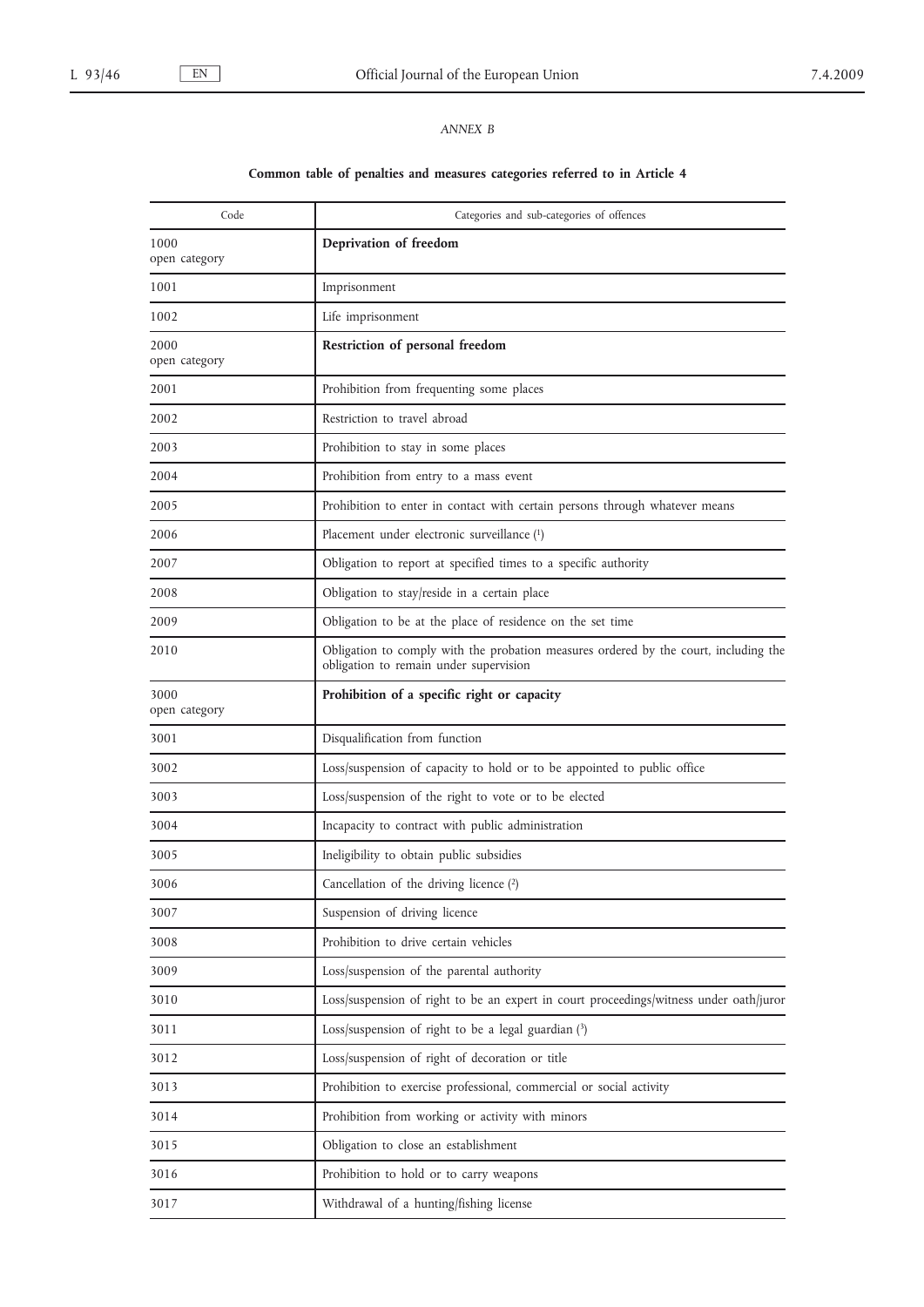| Code                  | Categories and sub-categories of offences                             |
|-----------------------|-----------------------------------------------------------------------|
| 3018                  | Prohibition to issue cheques or to use payment/credit cards           |
| 3019                  | Prohibition to keep animals                                           |
| 3020                  | Prohibition to possess or use certain items other than weapons        |
| 3021                  | Prohibition to play certain games/sports                              |
| 4000<br>open category | Prohibition or expulsion from territory                               |
| 4001                  | Prohibition from national territory                                   |
| 4002                  | Expulsion from national territory                                     |
| 5000<br>open category | Personal obligation                                                   |
| 5001                  | Submission to medical treatment or other forms of therapy             |
| 5002                  | Submission to a social-educational programme                          |
| 5003                  | Obligation to be under the care/control of the family                 |
| 5004                  | Educational measures                                                  |
| 5005                  | Socio-judicial probation                                              |
| 5006                  | Obligation of training/working                                        |
| 5007                  | Obligation to provide judicial authorities with specific information  |
| 5008                  | Obligation to publish the judgment                                    |
| 5009                  | Obligation to compensate for the prejudice caused by the offence      |
| 6000<br>open category | Penalty on personal property                                          |
| 6001                  | Confiscation                                                          |
| 6002                  | Demolition                                                            |
| 6003                  | Restoration                                                           |
| 7000<br>open category | Placing in an institution                                             |
| 7001                  | Placing in a psychiatric institution                                  |
| 7002                  | Placing in a detoxification institution                               |
| 7003                  | Placing in an educational institution                                 |
| 8000<br>open category | Financial penalty                                                     |
| 8001                  | Fine                                                                  |
| 8002                  | Day-fine (4)                                                          |
| 8003                  | Fine for the benefit of a special recipient $(5)$                     |
| 9000<br>open category | Working penalty                                                       |
| 9001                  | Community service or work                                             |
| 9002                  | Community service or work accompanied with other restrictive measures |